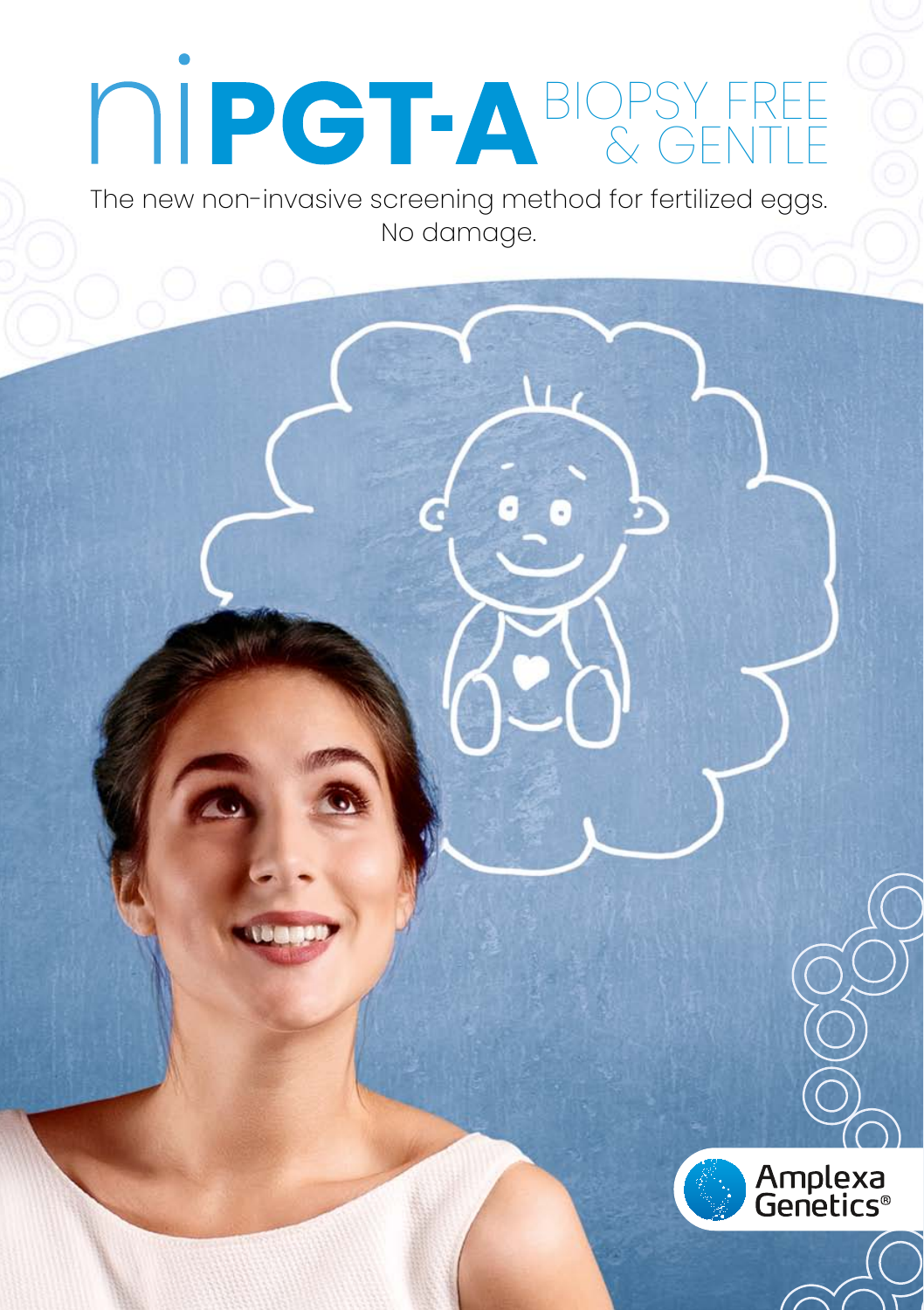

When a fertility clinic performs an in vitro fertilization treatment, it will keep the woman's eggs in a liquid waiting for the moment to transfer the fertilized eggs to the mother.

Fertilized eggs naturally release DNA to the liquid.

**niPGT-A** is performed using the liquid that contains free DNA. The new improved method is GENTLE and does not touch the fertilized egg.

**BIOPSY FREE** & **GENTLE** = The new **niPGT-A** No damage - non-invasive.

## **Increases the chance of We analyze without biopsy a successful implantation**

With DNA, **niPGT-A** can determine the number of chromosomes in fertilized eggs. An abnormal egg has 45 or 47 chromosomes and a low implantation potential. A normal egg has 46 chromosomes and a high implantation potential in the maternal uterus.

**niPGT-A** is the method that will help your fertility doctor select the most suitable, fertilized eggs for implantation. niPGT-A selects the best fertilized egg to increase your chances of getting pregnant faster.

Fertility clinics may keep more than one fertilized egg, tested with **niPGT-A**, for a new pregnancy in the future.